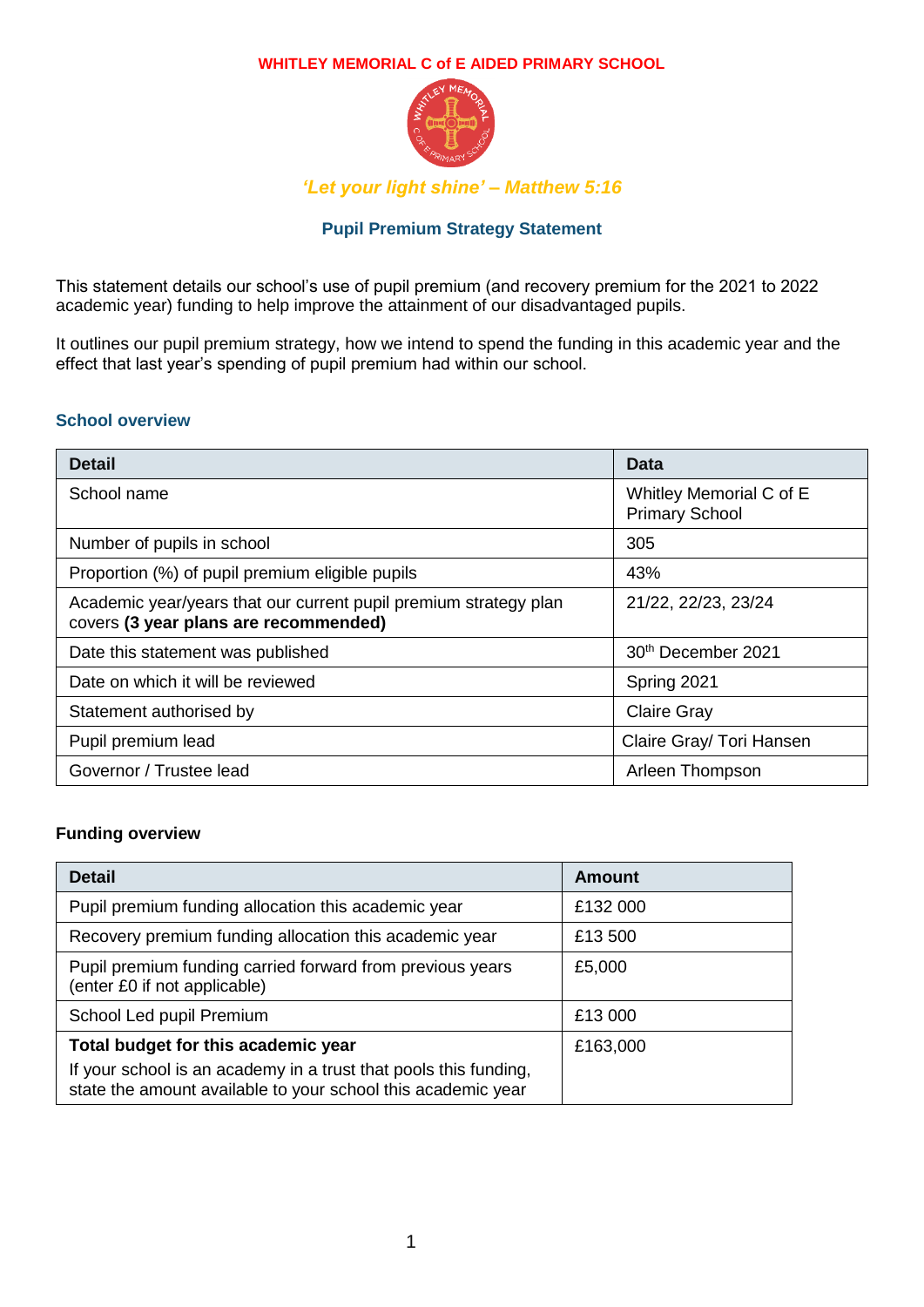

## **Part A: Pupil premium strategy plan**

## **Statement of intent**

**Our Vision**

Whitley Memorial C of E Primary School is an inclusive Primary School with 43% of children Pupil Premium. As a Church of England school our historical roots are vital to our identity and we are committed in serving our community. As a Church of England School, we value all of God's children, and follow our vision of equality for all. We believe that we are one big family, the 'Whitley Family,' striving to support our children equally in their spiritual and personal growth alongside their academic development. Our school motto of 'Let your light shine' comes from Matthew 5:16: 'Let your light so shine before all people, that they may see your good works, and glorify your Father which is in heaven.'

This voices our overarching belief that everyone, no matter what their starting point may be, has God given skills and talents and we passionately believe in working collaboratively with parents, learners, members of the community, our church (St Cuthbert's), educational partners and other professionals to ensure all children receive the very best start to their learning journey and have every opportunity to 'Let Your Light Shine.'

The focus of our pupil premium strategy is to support disadvantaged pupils to achieve that goal, including progress for those who already reach a high level of attainment. We will consider the challenges faced by vulnerable pupils, such as those who have a social worker. The activity we have outlined in this statement is also intended to support their needs, regardless of whether they are disadvantaged or not. Staff will have high expectations for all children.

High-quality teaching and Quality First Teaching is at the heart of our approach, with a focus on areas in which disadvantaged pupils require the most support, including speaking and listening, reading, vocabulary acquisition, writing, Math's fluency attendance and social and emotional resilience. This is proven to have the greatest impact on closing the disadvantage attainment gap and at the same time will benefit the non-disadvantaged pupils in our school. Implicit in the intended outcomes detailed below, is the intention that non-disadvantaged pupils' attainment will be sustained and improved alongside progress for their disadvantaged peers, closing the gap between the attainments between these groups of pupils.

Our strategy is also integral to wider school plans for education recovery, notably in its targeted support through the National Tutoring Programme for pupils whose education has been worst affected, including non-disadvantaged pupils.

Our approach will be responsive to common challenges and individual needs, rooted in robust diagnostic assessment, not assumptions about the impact of disadvantage. The approaches we have adopted complement each other to help pupils excel.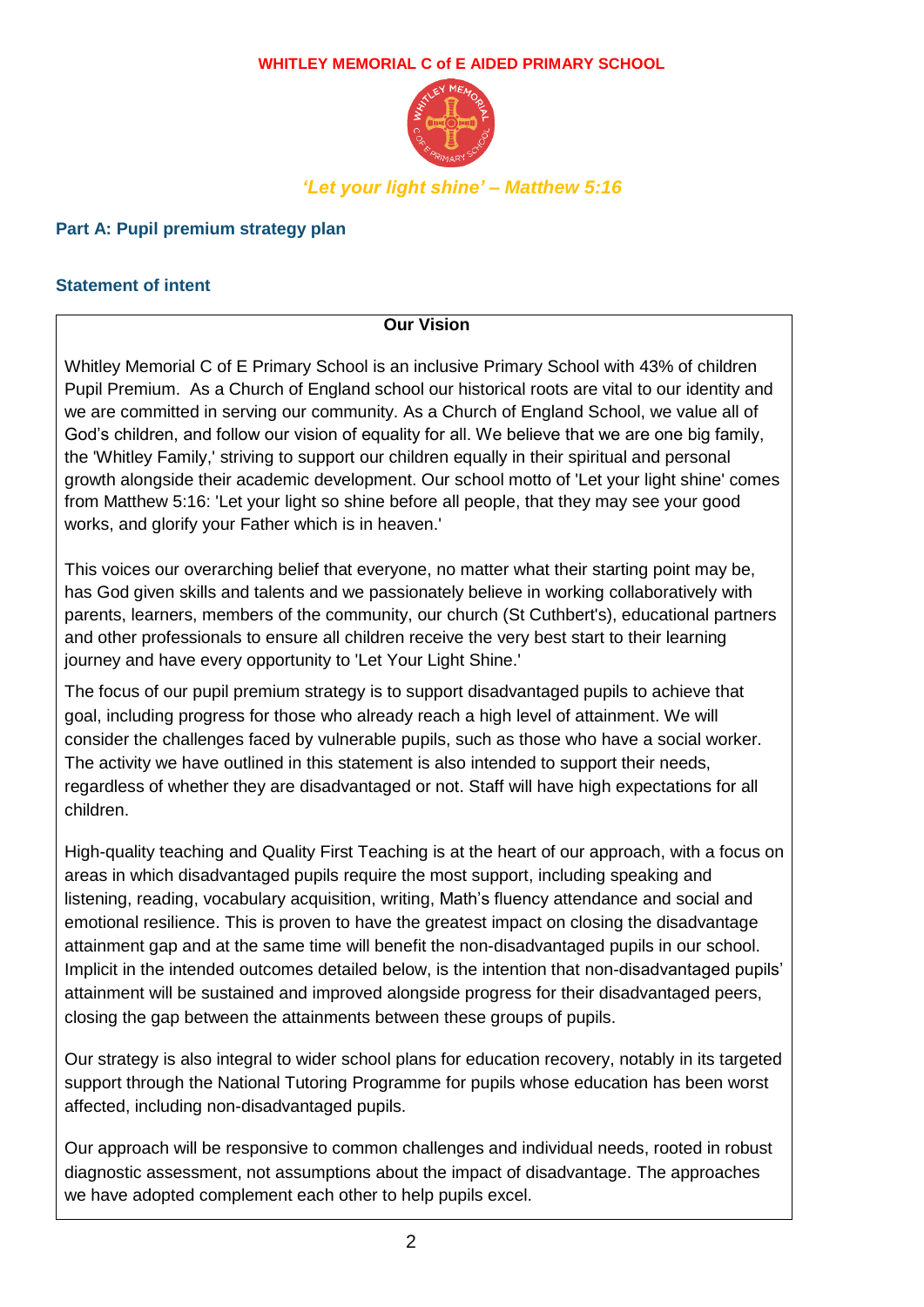

*'Let your light shine' – Matthew 5:16*

Our ultimate objectives are to:

- Narrow the attainment gaps between disadvantaged pupils and their non-disadvantaged counterparts within school in reading, writing and mathematics.
- Endeavour to enable ALL pupils are able to read fluently and with good understanding to enable them to access the breadth of the curriculum, specifically using a DfE recommended synthetic phonics program, RWI.
- Develop pupils' confidence in their ability to communicate effectively in a wide range of contexts.
- Enable pupils to look after their social and emotional wellbeing and to develop resilience using Thrive principles embedded throughout school and targeted social and emotional wellbeing support. (Supported by PSHE/RSE curriculum- SCARF)
- Access a wide range of opportunities to develop their knowledge and understanding of the world.

## **Challenges**

This details the key challenges to achievement that we have identified among our disadvantaged pupils.

| <b>Challenge</b><br>number | <b>Detail of challenge</b>                                                                                                                                                                                                                                                                                                                                                                                                                                                                                                     |
|----------------------------|--------------------------------------------------------------------------------------------------------------------------------------------------------------------------------------------------------------------------------------------------------------------------------------------------------------------------------------------------------------------------------------------------------------------------------------------------------------------------------------------------------------------------------|
| 1                          | <b>Oral Language Skills and Vocabulary Acquisition</b>                                                                                                                                                                                                                                                                                                                                                                                                                                                                         |
|                            | Assessments, observations, and discussions with pupils indicate underdeveloped oral<br>language skills and vocabulary gaps among many disadvantaged pupils. These are ev-<br>ident from Reception through to KS2 and in general, are more prevalent among our<br>disadvantaged pupils than their peers. Speaking and Listening skills directly impact<br>reading and writing.                                                                                                                                                  |
|                            | Over the last 2 years Reception baseline assessments indicated that, on entry, 25%-<br>100% of children who were disadvantaged were not on track for Listening and Atten-<br>tion, Speaking or understanding within the communication and language prime area.<br>This is significantly behind their non-disadvantaged peers. Listening, attention and<br>speaking impacts all areas of the curriculum and the data indicates the gap for reading,<br>writing and maths for disadvantaged children is still evident in Year 6. |
| 2                          | <b>Phonics Achievement</b>                                                                                                                                                                                                                                                                                                                                                                                                                                                                                                     |
|                            | Assessments, observations, and discussions with pupils suggest disadvantaged pupils<br>generally have greater difficulties with phonics than their peers. This negatively impacts<br>their development as readers.                                                                                                                                                                                                                                                                                                             |
|                            | Pupils entering the EYFS with language and listening skills well below their develop-<br>mental age and stage. A lack of early language skills within the Early Years impacts on                                                                                                                                                                                                                                                                                                                                               |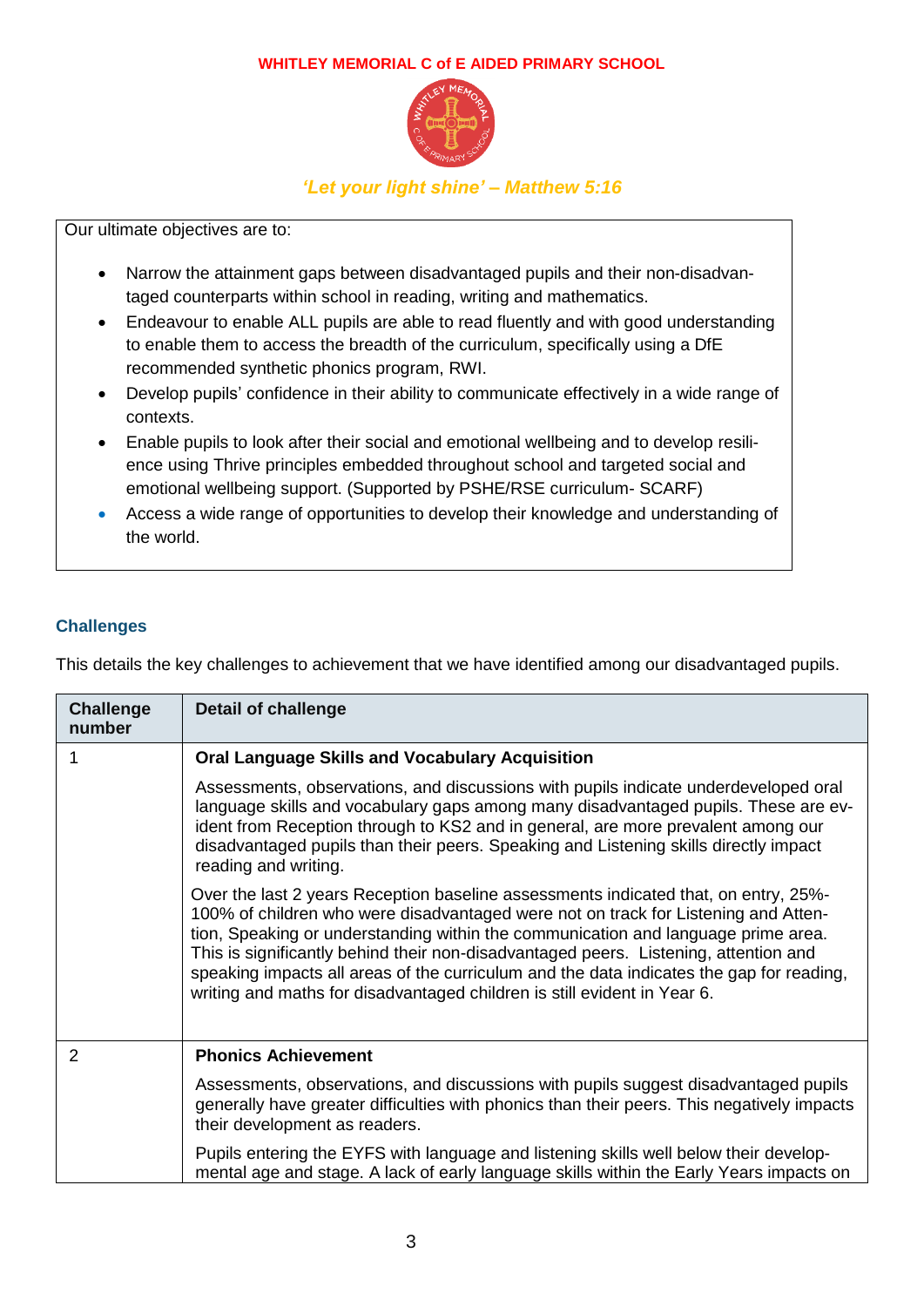

|   | pupils' ability to hear sounds when practising blending and segmenting, thus impacting<br>on early reading and fluency.                                                                                                                                                                                                      |
|---|------------------------------------------------------------------------------------------------------------------------------------------------------------------------------------------------------------------------------------------------------------------------------------------------------------------------------|
|   | There is between 23%-58% gap between disadvantaged and non-disadvantaged pu-<br>pils across school in reading between Year 1 and Year 6.                                                                                                                                                                                     |
|   | Current data for children in EYFS and KS1 shows a disproportionate number of disad-<br>vantaged children not on track using the Read, Write, Inc tracking and assessment for<br>phonics. Between 16% and 80% of disadvantaged pupils are not on track in Novem-<br>ber 2021.                                                 |
| 3 | <b>Writing Attainment</b>                                                                                                                                                                                                                                                                                                    |
|   | Internal assessments indicate that writing attainment among disadvantaged pupils is<br>significantly below that of non-disadvantaged pupils.                                                                                                                                                                                 |
|   | There is between 10%-64% gap between disadvantaged and non-disadvantaged pu-<br>pils across school in writing between Reception and Year 6 over the last 3 years.                                                                                                                                                            |
|   | <b>Reading Attainment</b>                                                                                                                                                                                                                                                                                                    |
|   | Internal assessments indicate that reading attainment among disadvantaged pupils is<br>significantly below that of non-disadvantaged pupils.                                                                                                                                                                                 |
|   | There is between 8%-58% gap between disadvantaged and Non-disadvantaged pupils<br>across school in reading between Reception and Year 6 for the last 3 years, with the<br>number of children achieving greater depth by year 5 and 6 having a greater gap.                                                                   |
|   | <b>Maths Attainment</b>                                                                                                                                                                                                                                                                                                      |
|   | Internal assessments indicate that Maths attainment among disadvantaged pupils is<br>significantly below that of non-disadvantaged pupils.                                                                                                                                                                                   |
|   | There is between 5%-44% gap between disadvantaged and Non-disadvantaged pupils<br>across school in maths between Reception and Year 6 for the last 3 years and in gen-<br>eral fewer children from disadvantaged backgrounds are achieving greater depth.                                                                    |
| 4 | <b>Social and Emotional Wellbeing</b>                                                                                                                                                                                                                                                                                        |
|   | Thrive assessments in school and teacher referrals have supported that children in<br>school require additional Social and emotional support in the last year following Covid<br>closures. Wellbeing impacts a child's ability to access learning and currently:                                                             |
|   | 27 children attend Thrive sessions in school of which:<br>11 are $PP = 41\% PP$<br>20 of the 27 SEN = $74\%$<br>9 PP and $SEN = 33%$                                                                                                                                                                                         |
|   |                                                                                                                                                                                                                                                                                                                              |
| 5 | <b>Enrichment and Broader Curriculum</b>                                                                                                                                                                                                                                                                                     |
|   | Our assessments, observations and discussions with pupils and families have identi-<br>fied social and emotional issues for many pupils and a lack of enrichment opportunities<br>(eg educational visits) during school closure. These challenges particularly affect dis-<br>advantaged pupils, including their attainment. |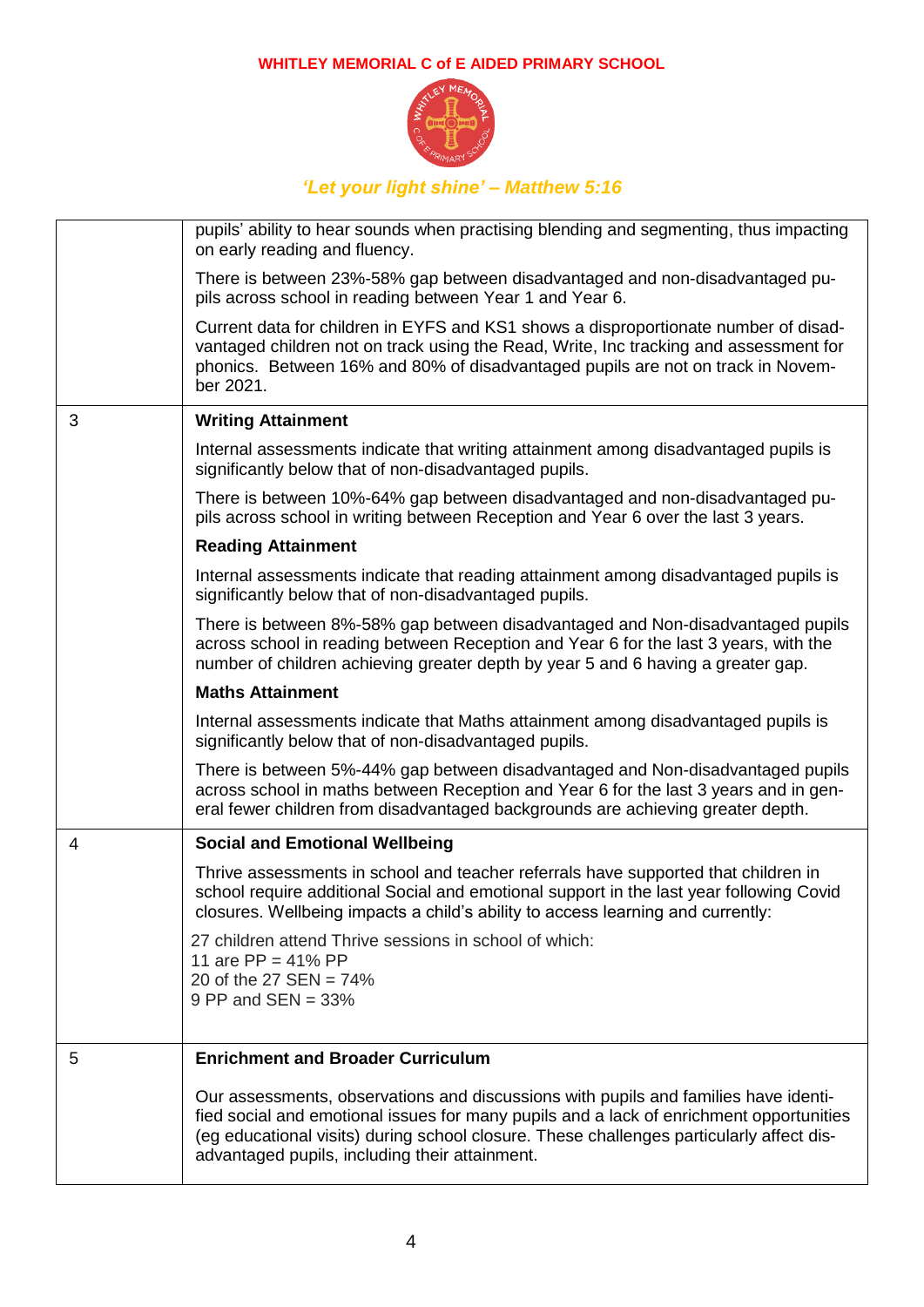

# *'Let your light shine' – Matthew 5:16*

|   | Data regarding pupil engagement of disadvantaged pupils during periods of school clo-<br>sure was significantly lower than non-disadvantaged pupils. This has resulted in signifi-<br>cant knowledge gaps leading to pupils falling further behind age-related expectations,<br>especially in reading and writing. The gap between disadvantaged and non-disadvan-<br>taged pupils has increased over the last two years and there is a correlation between<br>lower levels of attainment and<br>engagement with online learning during periods<br>of school closure. |  |
|---|-----------------------------------------------------------------------------------------------------------------------------------------------------------------------------------------------------------------------------------------------------------------------------------------------------------------------------------------------------------------------------------------------------------------------------------------------------------------------------------------------------------------------------------------------------------------------|--|
| 6 | <b>Attendance and punctuality</b>                                                                                                                                                                                                                                                                                                                                                                                                                                                                                                                                     |  |
|   | Attendance amongst pupils who are PP or SEN account for 69-75% of students who<br>had attendance below 90% (persistent absence).                                                                                                                                                                                                                                                                                                                                                                                                                                      |  |
|   | Absence for disadvantaged pupils above 90% but below the National threshold of 96%<br>is higher than their non-disadvantaged counterparts across the last 2 years.                                                                                                                                                                                                                                                                                                                                                                                                    |  |
|   | 86% of children with Persistent lateness (4 or more times late) from September 2021 to<br>December 2021 were disadvantaged compare to 14% of their<br>disadvantage<br>counterparts. This is a significant difference.                                                                                                                                                                                                                                                                                                                                                 |  |

#### **Intended outcomes**

This explains the outcomes we are aiming for **by the end of our current strategy plan**, and how we will measure whether they have been achieved.

| <b>Intended outcome</b>                                                           | Success criteria                                                                                                                                                                                                                                                                                                                                                                                                 |
|-----------------------------------------------------------------------------------|------------------------------------------------------------------------------------------------------------------------------------------------------------------------------------------------------------------------------------------------------------------------------------------------------------------------------------------------------------------------------------------------------------------|
| Improved oral language<br>skills and vocabulary<br>among disadvantaged<br>pupils. | Teacher assessments, speech assessments and observations indicate<br>significantly improved oral language among disadvantaged pupils. This is<br>evident when triangulated with other sources of evidence, including en-<br>gagement in lessons, book scrutiny and ongoing formative assessment.<br>EYFS data will show accelerated improvement from the baseline assess-<br>ment for Communication an Language. |
| Improved reading<br>attainment among<br>disadvantaged pupils.                     | Reading outcomes in 2023/24 show that with gap between<br>disadvantaged and non-disadvantaged children will have improved so<br>that the gap is below -15.                                                                                                                                                                                                                                                       |
|                                                                                   | Phonics data in 2023/24 will show 95% of children achieving the Y1<br>Phonics screening and that the gap between disadvantaged and non-<br>disadvantaged children is below -10.                                                                                                                                                                                                                                  |
| Improved writing<br>attainment among<br>disadvantaged pupils.                     | Writing outcomes in 2023/24 show that with gap between disadvantaged<br>and non-disadvantaged children will have improved so that the gap is<br>below -15.                                                                                                                                                                                                                                                       |
| Improved maths<br>attainment for<br>disadvantaged pupils at<br>the end of KS2.    | Maths outcomes in 2023/24 show that with gap between disadvantaged<br>and non-disadvantaged children will have improved so that the gap is<br>$helow -15$                                                                                                                                                                                                                                                        |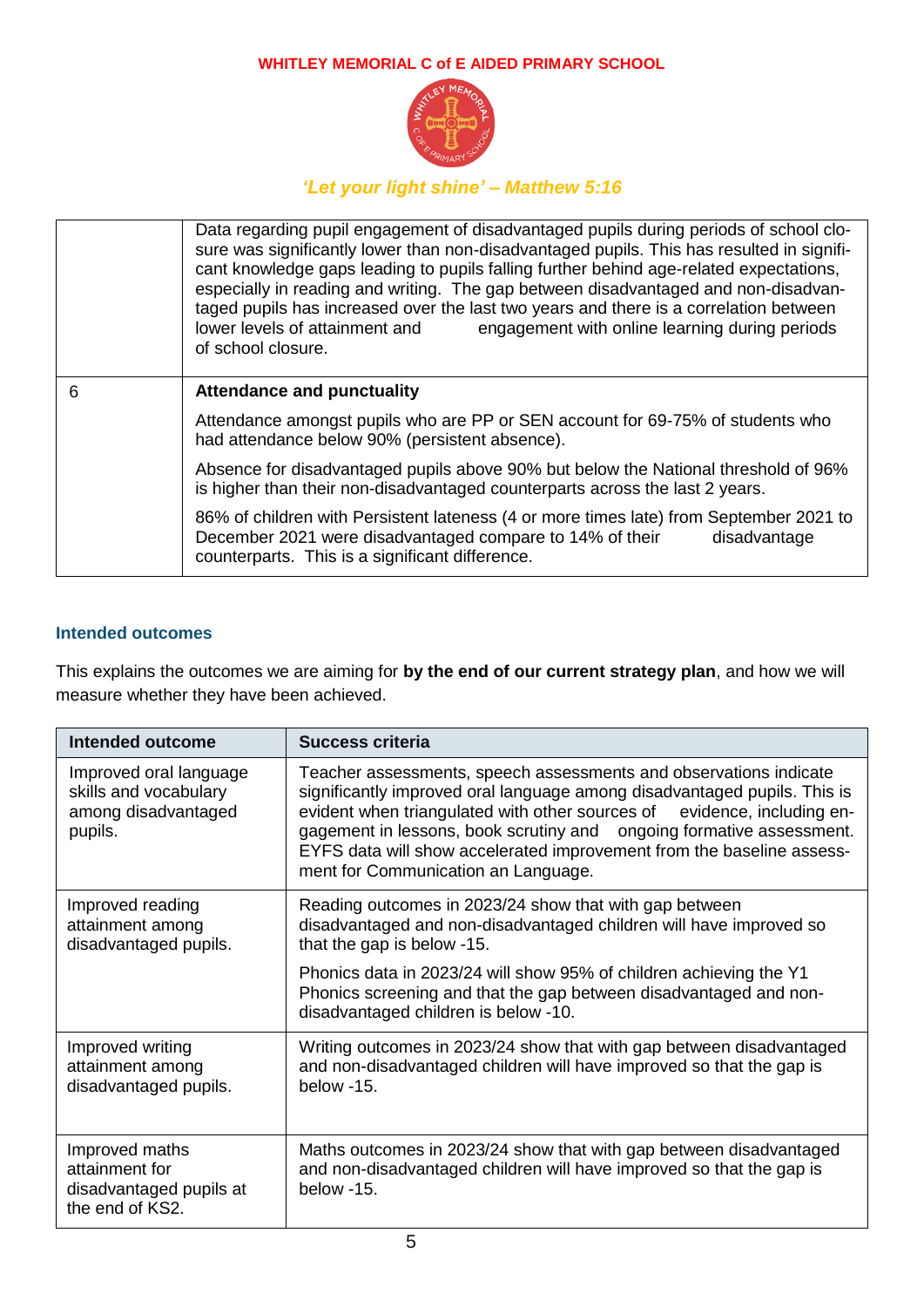

| To achieve and sustain<br>improved wellbeing for all<br>pupils in our school,<br>particularly our<br>disadvantaged pupils.  | Sustained high levels of wellbeing from 2023/24 demonstrated by:<br>In house Thrive progress data shows movement in develop-<br>$\bullet$<br>mental strands for pupils.<br>Pupil Voice showing high levels of children feeling happy and<br>safe in school.<br>Parent questionnaire.                                                                                                                                                             |
|-----------------------------------------------------------------------------------------------------------------------------|--------------------------------------------------------------------------------------------------------------------------------------------------------------------------------------------------------------------------------------------------------------------------------------------------------------------------------------------------------------------------------------------------------------------------------------------------|
| To achieve and sustain<br>improved attendance for all<br>pupils, particularly our<br>disadvantaged pupils.                  | Sustained high attendance from 2023/24 demonstrated by:<br>the overall absence rate for all pupils being in line with the National<br>Expected Rate and the attendance gap between<br>disadvantaged<br>pupils and their non-disadvantaged peers being reduced by 10%.<br>the percentage of all pupils who are persistently absent being below<br>10% and the figure among disadvantaged pupils being no more than<br>15% lower than their peers. |
| To Provide children with<br>enrichment opportunities<br>that increase their<br>engagement and<br>knowledge in all subjects. | Assessments show children's knowledge and understanding.<br>٠<br>Pupil voice show children are engaged and excited about the cur-<br>riculum.<br>Parental questionnaire.                                                                                                                                                                                                                                                                         |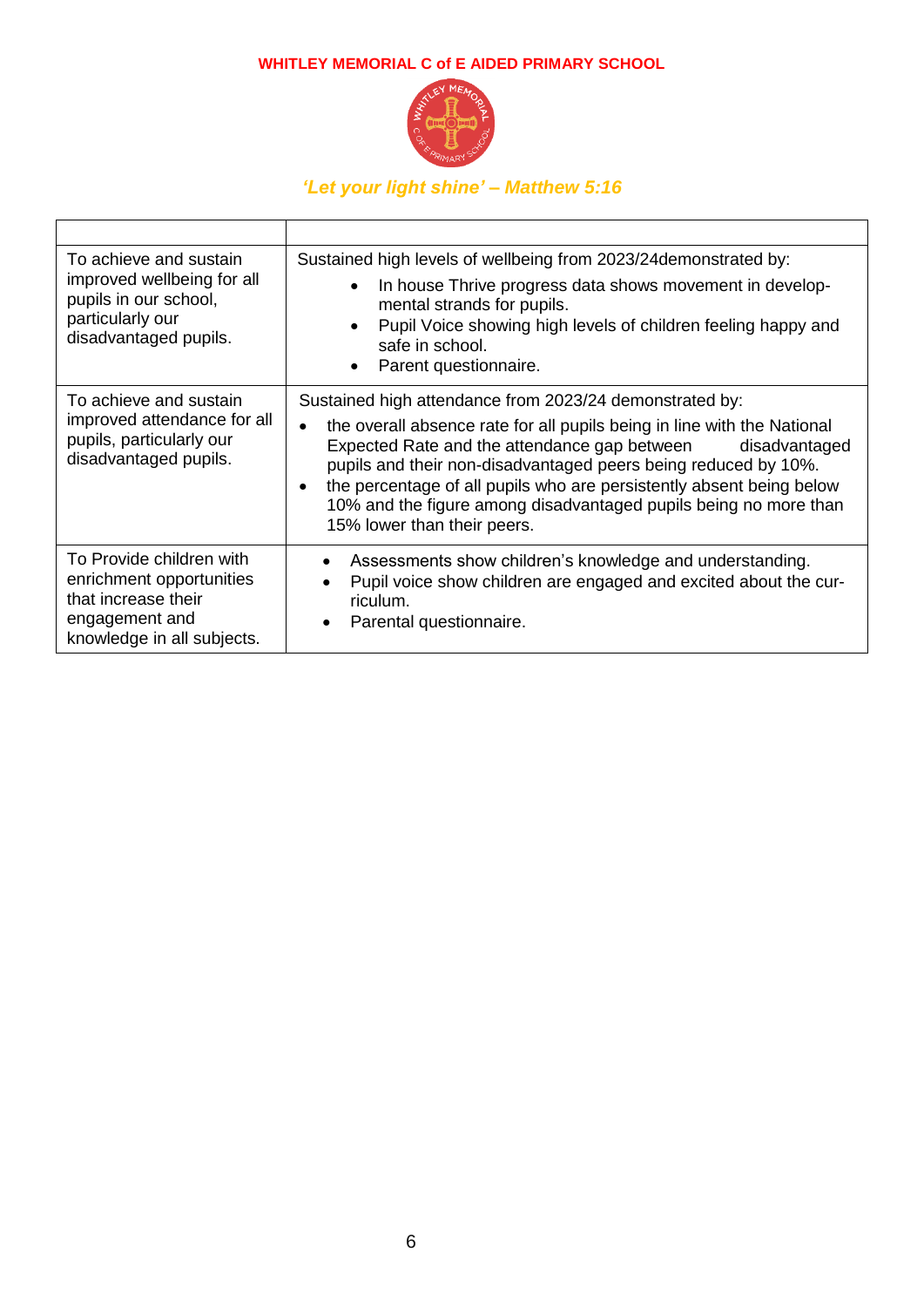

### **Activity in this academic year**

This details how we intend to spend our pupil premium (and recovery premium funding) **this academic year** to address the challenges listed above.

## **Teaching (for example, CPD, recruitment and retention)**

#### Budgeted cost: **£53,000**

| <b>Activity</b>                                                                                                                                                                                                                                                                                                                                                                                                                                                                                                                                                                                                                                                                                                                                                                     | Evidence that supports this approach                                                                                                                                                                                                                                                                                                                                                                                                                                                                                                                                                                            | <b>Challenge</b><br>number(s)<br>addressed |
|-------------------------------------------------------------------------------------------------------------------------------------------------------------------------------------------------------------------------------------------------------------------------------------------------------------------------------------------------------------------------------------------------------------------------------------------------------------------------------------------------------------------------------------------------------------------------------------------------------------------------------------------------------------------------------------------------------------------------------------------------------------------------------------|-----------------------------------------------------------------------------------------------------------------------------------------------------------------------------------------------------------------------------------------------------------------------------------------------------------------------------------------------------------------------------------------------------------------------------------------------------------------------------------------------------------------------------------------------------------------------------------------------------------------|--------------------------------------------|
| Purchase of standardised<br>diagnostic assessments. (NFER,<br>SATs companion,)<br>Training for staff to ensure<br>assessments are interpreted and<br>administered correctly.                                                                                                                                                                                                                                                                                                                                                                                                                                                                                                                                                                                                        | Standardised tests can provide reliable insights<br>into the specific strengths and weaknesses of<br>each pupil to help ensure they receive the<br>correct additional support through interventions<br>or teacher instruction:<br><b>Standardised tests   Assessing and Monitoring</b><br><b>Pupil Progress   Education Endowment</b><br><b>Foundation   EEF</b>                                                                                                                                                                                                                                                | 1, 2, 3,                                   |
| Development of The Write Stuff<br>Program across school. The pro-<br>gram will focus on developing a<br>wide and varied vocabulary to ad-<br>dress language gaps in all pupils,<br>but particularly disadvantaged pu-<br>pils.<br>Continuing training for staff on the<br>non-negotiables of use of the<br>lenses in The Write Stuff to de-<br>velop writing knowledge and skills<br>to create confident writers.<br>Continuing CPD to develop the<br>marking policy in writing to make a<br>impact on learning and progress.<br>Continued CPD on PP for all staff<br>to ensure that all staff have high<br>expectations for the progress and<br>attainment of PP children.<br>Curriculum Management time.<br>Support staff in EYFS to develop<br>and extend language in continuous | Directly teaching vocabulary, helping children<br>with pre-writing activities, structuring sentences,<br>summarising, drafting, editing and revising as<br>recommended in The Improving Literacy in KS1<br>and KS2 from the EEF. The Write Stuff Pro-<br>gram has been researched in school and pro-<br>opportunities to bridge the gaps in<br>vides<br>writing so that children are supported in their<br>journey to become confident writers with a wide<br>ranging and enriched vocabulary.<br><b>Preparing for Literacy</b><br><b>EEF Improving Literacy in KS1</b><br><b>EEF Improving Literacy in KS2</b> | 1, 3, 5                                    |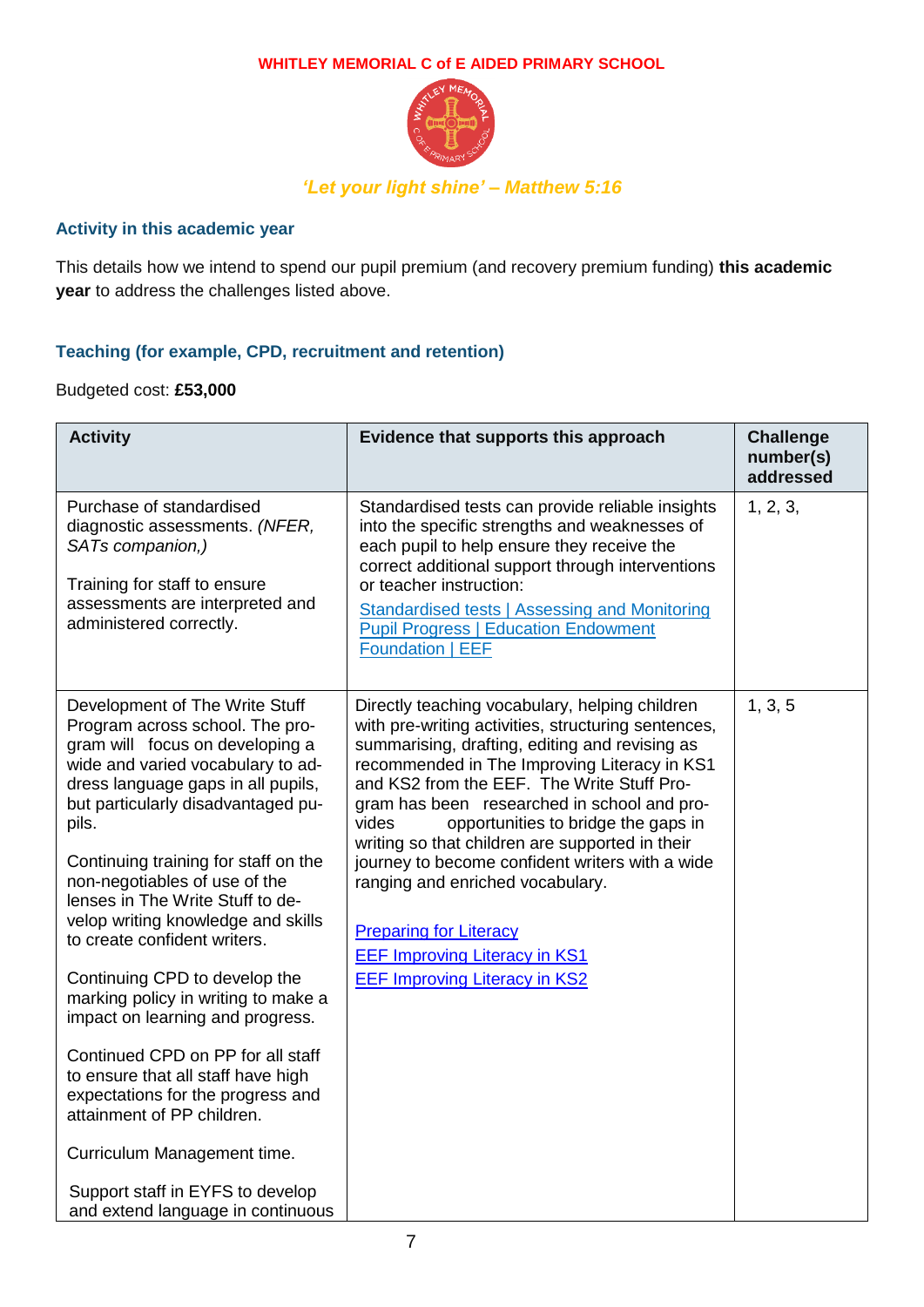

| provision. Staff using Helicopter<br>Stories to develop story lan-<br>guage and sentence structure.<br><b>Writing Enrichment Opportunities</b><br>by buying into Visiting acting<br>shows to school e.g. Treasure Is-<br>land for writing and enrichment<br>stimulus.                                                                                                                                                                                                                                                                                                                                                                                                                                                                   |                                                                                                                                                                                                                                                                                                                                                                                             |      |
|-----------------------------------------------------------------------------------------------------------------------------------------------------------------------------------------------------------------------------------------------------------------------------------------------------------------------------------------------------------------------------------------------------------------------------------------------------------------------------------------------------------------------------------------------------------------------------------------------------------------------------------------------------------------------------------------------------------------------------------------|---------------------------------------------------------------------------------------------------------------------------------------------------------------------------------------------------------------------------------------------------------------------------------------------------------------------------------------------------------------------------------------------|------|
| Purchase into Read Write Inc, and<br>access to the RWI portal, a DfE<br>validated Systematic Synthetic<br>Phonics programme to secure<br>stronger phonics teaching for all<br>pupils.<br>Curriculum Management time.<br>Purchase of Book Bag Books to<br>ensure, levelled home reading<br>books for all children using the<br>Read Write Inc programme to en-<br>sure children have access to high<br>quality decodable books that<br>match and maintain fidelity to our<br>scheme.<br>Training twice a year to ensure all<br>staff (teachers and TAs) delivering<br>teaching in phonics groups have<br>high quality knowledge.<br>Coaching time for Phonics lead to<br>ensure fidelity to the programme<br>across all staff.<br>(E10K) | Phonics approaches have a strong evidence<br>base that indicates a positive impact on the<br>accuracy of word reading (though not<br>necessarily comprehension), particularly for<br>disadvantaged pupils:<br><b>Phonics   Toolkit Strand   Education</b><br><b>Endowment Foundation   EEF</b>                                                                                              | 2, 3 |
| Enhancement of our maths<br>teaching and curriculum planning<br>in line with DfE and EEF guidance.<br>We will fund teacher release time<br>to embed key elements of guid-<br>ance in school and to access<br>Maths Hub resources and CPD (in-<br>cluding Teaching for Mastery train-<br>ing).<br>Curriculum Management time for<br>Maths lead to ensure consistency<br>across school and to provide<br>coaching as necessary to staff.                                                                                                                                                                                                                                                                                                  | The DfE non-statutory guidance has been pro-<br>duced in conjunction with the National Centre<br>for Excellence in the Teaching of Mathematics,<br>drawing on evidence-based approaches:<br>Maths_guidance_KS_1_and_2.pdf (publish-<br>ing.service.gov.uk)<br>The EEF guidance is based on a range of the<br>best available evidence:<br><b>Improving Mathematics in Key Stages 2 and 3</b> | 3    |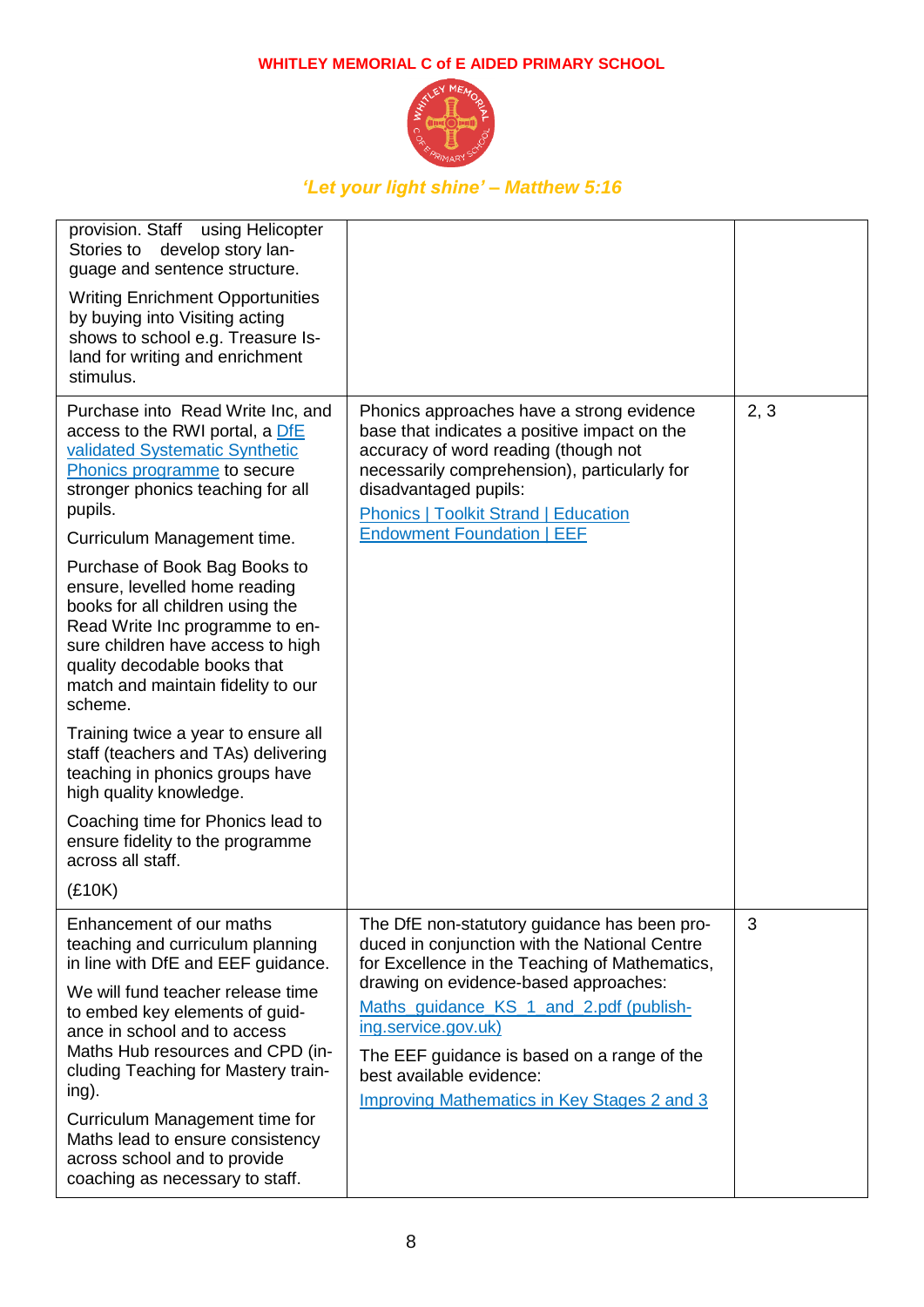

## *'Let your light shine' – Matthew 5:16*

| TT Rockstars to support engaging<br>learning towards standardised<br>tests in multiplication facts.                                                                                                                                                                                                                                                                                                       |                                                                                                                                                                                                                                                                                                                             |       |
|-----------------------------------------------------------------------------------------------------------------------------------------------------------------------------------------------------------------------------------------------------------------------------------------------------------------------------------------------------------------------------------------------------------|-----------------------------------------------------------------------------------------------------------------------------------------------------------------------------------------------------------------------------------------------------------------------------------------------------------------------------|-------|
| The Thrive approach will be em-<br>bedded across school to<br>Improve the quality of social and<br>emotional (SEL) learning. (Thrive)<br>SEL approaches will be embedded<br>into routine educational practices<br>and supported by professional de-<br>velopment and training for staff to<br>deliver Thrive interventions.<br>Deputy Head trained as a Mental<br><b>Health Welfare Contact in School</b> | There is extensive evidence associating<br>childhood social and emotional skills with<br>improved outcomes at school and in later life<br>(e.g., improved academic performance,<br>attitudes, behaviour and relationships with<br>peers):<br>EEF_Social_and_Emotional_Learning.pdf(educ<br>ationendowmentfoundation.org.uk) | 1,2,3 |
| <b>Forest School</b><br>Training for an additional staff<br>member in using Forest School.                                                                                                                                                                                                                                                                                                                | Forest School and outdoor learning has a<br>positive impact on mental health and wellbeing.<br>School is very lucky to have its own forest<br>school and this is a valuable resource to be<br>taken advantage of in school.                                                                                                 | 1,2,3 |
|                                                                                                                                                                                                                                                                                                                                                                                                           | <b>Newcastle University - Forest School for</b><br>Wellbeing                                                                                                                                                                                                                                                                |       |

## **Targeted academic support (for example, tutoring, one-to-one support structured interventions)**

## Budgeted cost: **£65,000 (incl. NTP Money)**

| <b>Activity</b>                                                                                                                                                                                               | Evidence that supports this approach                                                                                                                                                                                                                                                     | <b>Challenge</b><br>number(s)<br>addressed |
|---------------------------------------------------------------------------------------------------------------------------------------------------------------------------------------------------------------|------------------------------------------------------------------------------------------------------------------------------------------------------------------------------------------------------------------------------------------------------------------------------------------|--------------------------------------------|
| Speaking and Listening<br>TA in EYFS to deliver<br>interventions based on<br>teacher assessment:<br>Launchpad to Literacy, Talk<br>Boost and Early Talk Boost,<br>1-1 Phonics interventions for<br>lowest 20% | Oral language interventions can have a positive<br>impact on pupils' language skills. Approaches that<br>focus on speaking, listening and a combination of<br>the two show positive impacts on attainment:<br>Oral language interventions   EEF<br>(educationendowmentfoundation.org.uk) | 1, 2, 3                                    |
| Speech and Language<br>Buy in to SLA (Service Level<br>Agreement) in Bedlington                                                                                                                               | Speech and Language impacts all areas of the cur-<br>riculum. It has an affect on Social and Emotional<br>wellbeing, phonics attainment and in turn reading,                                                                                                                             | 1, 2, 3, 4                                 |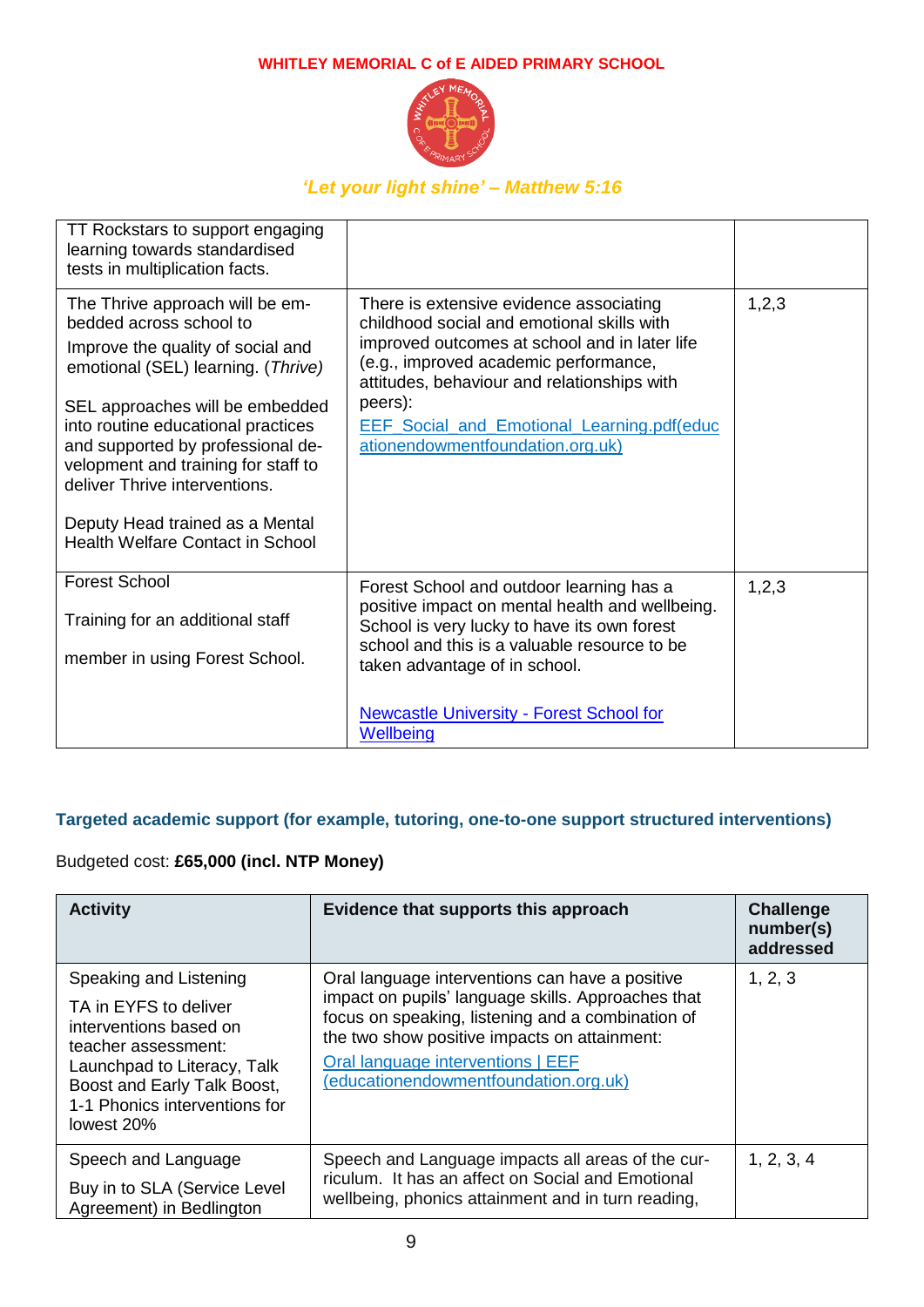

| Partnership to provide<br><b>Speech Therapy Assess-</b><br>ments to targeted children<br>in school. They will set tar-<br>gets and activities to be car-<br>ried out by a trained TA within<br>school.                                                                                                                                   | writing and maths. Identifying and prioritising chil-<br>dren who require support in speech and language as<br>early as possible is essential to ensure progression<br>across all areas of the curriculum. Assessment is a<br>specialist field and required to set appropriate inter-<br>ventions to ensure maximum progress.<br>Oral language interventions   Toolkit Strand  <br><b>Education Endowment Foundation   EEF</b> |                |
|------------------------------------------------------------------------------------------------------------------------------------------------------------------------------------------------------------------------------------------------------------------------------------------------------------------------------------------|--------------------------------------------------------------------------------------------------------------------------------------------------------------------------------------------------------------------------------------------------------------------------------------------------------------------------------------------------------------------------------------------------------------------------------|----------------|
| Trained Teaching assistant to<br>deliver Speech and Language<br>activities within school to<br>support targets provided by<br>Speech Therapist.                                                                                                                                                                                          |                                                                                                                                                                                                                                                                                                                                                                                                                                |                |
| TA to deliver 10 weeks of<br><b>NELI training in Year 1</b><br>carried over from EYFS to<br>ensure children assessed as<br>not on track receive continued<br>addition support for speaking<br>and listening.                                                                                                                             |                                                                                                                                                                                                                                                                                                                                                                                                                                |                |
| Additional phonics sessions<br>targeted at disadvantaged<br>pupils who require further<br>phonics support.<br><b>Teaching Assistants to deliver</b><br>1-1 daily phonics sessions for<br>the lowest 20% of readers in<br>each class.                                                                                                     | Phonics approaches have a strong evidence base<br>indicating a positive impact on pupils, particularly<br>from disadvantaged backgrounds. Targeted phonics<br>interventions have been shown to be more effective<br>when delivered as regular sessions over a period up<br>to 12 weeks:<br><b>Phonics   Toolkit Strand   Education Endowment</b><br><b>Foundation   EEF</b>                                                    | $\overline{2}$ |
| Engaging with the National<br>Tutoring Program to provide a<br>blend of tuition, mentoring<br>and school-led tutoring for<br>pupils whose education has<br>been most impacted by the<br>pandemic. A significant<br>proportion of the pupils who<br>receive tutoring will be<br>disadvantaged, including<br>those who are high attainers. | Tuition targeted at specific needs and knowledge<br>gaps can be an effective method to support low at-<br>taining pupils or those falling behind, both one-to-<br>one:<br>One to one tuition   EEF (educationendowmentfoun-<br>dation.org.uk)<br>And in small groups:<br><b>Small group tuition   Toolkit Strand   Education En-</b><br>dowment Foundation   EEF                                                               | 2, 3           |
| <b>Two trained Thrive</b><br>practitioners to provide Thrive<br>lessons to that children are<br>'ready to learn.'                                                                                                                                                                                                                        | There is extensive evidence associating childhood<br>social and emotional skills with improved outcomes<br>at school and in later life (e.g., improved academic<br>performance, attitudes, behaviour and relationships<br>with peers):                                                                                                                                                                                         | 4              |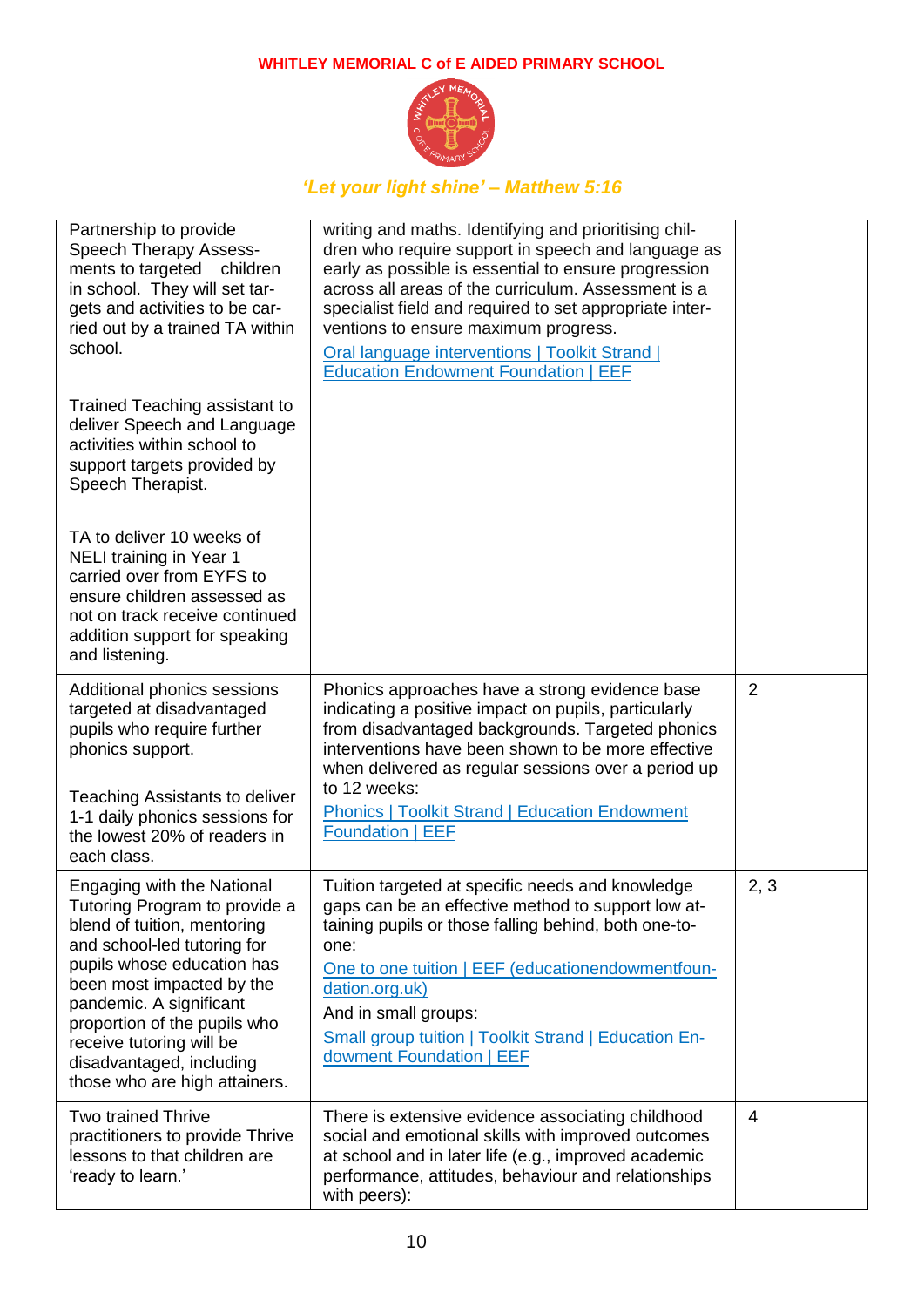

# *'Let your light shine' – Matthew 5:16*

|                                                                                                                                                  | EEF_Social_and_Emotional_Learning.pdf(educa-<br>tionendowmentfoundation.org.uk)                                                                                                                                                                                                                                                          |       |
|--------------------------------------------------------------------------------------------------------------------------------------------------|------------------------------------------------------------------------------------------------------------------------------------------------------------------------------------------------------------------------------------------------------------------------------------------------------------------------------------------|-------|
| Targeted interventions across<br>the curriculum for PP children<br>to raise attainment and<br>progress, including high<br>attaining PP children. | Tuition targeted at specific needs and knowledge<br>gaps can be an effective method to support low at-<br>taining pupils or those falling behind, both one-to-<br>one:<br><b>Small group tuition   Toolkit Strand   Education En-</b><br>dowment Foundation   EEF<br>One to one tuition   EEF (educationendowmentfoun-<br>dation.org.uk) | 1,2,3 |

## **Wider strategies (for example, related to attendance, behaviour, wellbeing)**

## Budgeted cost: **40,000 (plus £5,500 contingency)**

| <b>Activity</b>                                                                                                                                                                                                                                                                                                               | <b>Evidence that supports this</b><br>approach                                                                                                                                                                                                                                                                                                                    | <b>Challenge</b><br>number(s)<br>addressed |
|-------------------------------------------------------------------------------------------------------------------------------------------------------------------------------------------------------------------------------------------------------------------------------------------------------------------------------|-------------------------------------------------------------------------------------------------------------------------------------------------------------------------------------------------------------------------------------------------------------------------------------------------------------------------------------------------------------------|--------------------------------------------|
| Breakfast Club staffing will ensure the<br>regular running of a breakfast club,<br>combined with funding secures from Greggs.<br>This will impact attendance and punctuality<br>and ensure every child who needs it had<br>access to a nutrition breakfast to have the<br>best start to the morning and be learning<br>ready. | The independent evaluation by<br>researchers at the Institute for Fiscal<br>Studies and the National Children's<br>Bureau found that Year 2 children in<br>schools with a breakfast club made<br>two additional months' progress in<br>reading, writing and maths compared<br>with a similar group whose schools<br>were not given support to offer<br>breakfast. | 4, 6                                       |
|                                                                                                                                                                                                                                                                                                                               | <b>Breakfast clubs EEF</b> Magic Breakfast                                                                                                                                                                                                                                                                                                                        |                                            |
| Whole school staff training on the PSHE/RSE<br>curriculum- SCARF-to ensure targeted social<br>and emotional wellbeing support and to ena-<br>ble pupils to look after their social and emo-<br>tional wellbeing and to develop resilience                                                                                     | There is extensive evidence<br>associating childhood social and<br>emotional skills with improved<br>outcomes at school and in later life<br>(e.g., improved academic<br>performance, attitudes, behaviour and<br>relationships with peers):                                                                                                                      |                                            |
|                                                                                                                                                                                                                                                                                                                               | <b>EEF Social and Emotional Learning.</b><br>pdf(educationendowmentfoundation.or<br>$g.$ uk $)$                                                                                                                                                                                                                                                                   |                                            |
| Whole school staff training on the Thrive<br>approach to ensure targeted social and<br>emotional wellbeing support and to enable                                                                                                                                                                                              | Both targeted interventions and<br>universal approaches can have<br>positive overall effects.                                                                                                                                                                                                                                                                     | $\overline{4}$                             |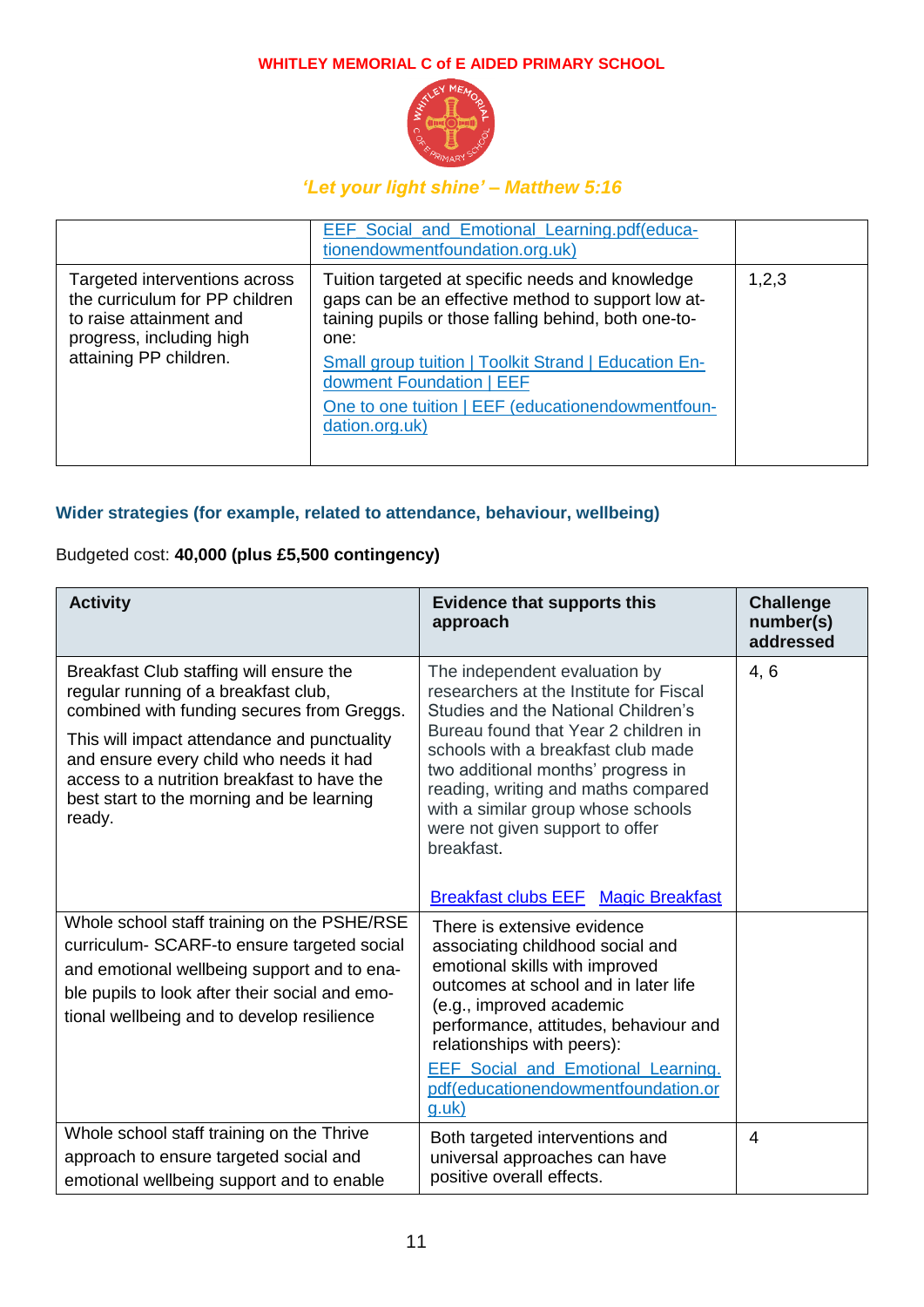

| pupils to look after their social and emotional<br>wellbeing and to develop resilience                                                                                                                                                                                                                                                                                                                                                                                                   | There is extensive evidence<br>associating childhood social and<br>emotional skills with improved<br>outcomes at school and in later life<br>(e.g., improved academic<br>performance, attitudes, behaviour and<br>relationships with peers):<br><b>EEF Social and Emotional Learning.</b><br>pdf(educationendowmentfoundation.or<br>g.uk) |         |
|------------------------------------------------------------------------------------------------------------------------------------------------------------------------------------------------------------------------------------------------------------------------------------------------------------------------------------------------------------------------------------------------------------------------------------------------------------------------------------------|-------------------------------------------------------------------------------------------------------------------------------------------------------------------------------------------------------------------------------------------------------------------------------------------------------------------------------------------|---------|
| Whole staff training on behaviour<br>management and anti-bullying approaches<br>with the aim of developing our school ethos<br>and improving behaviour across school.                                                                                                                                                                                                                                                                                                                    | Both targeted interventions and<br>universal approaches can have<br>positive overall effects:<br><b>Behaviour interventions   EEF</b><br>(educationendowmentfoundation.org.u<br>k)                                                                                                                                                        | 3,4     |
| Embedding principles of good practice set<br>out in the DfE's Improving School<br>Attendance advice.<br>This will involve training and release time for<br>staff to develop and implement new<br>procedures and appointing<br>attendance/support officers to improve<br>attendance.                                                                                                                                                                                                      | The DfE guidance has been informed<br>by engagement with schools that have<br>significantly reduced levels of absence<br>and persistent absence.<br><b>DfE Improving School Attendance</b><br><b>Guidance</b>                                                                                                                             | 6       |
| Engagement of EWO, phone calls home to<br>persistent absentees.<br>HT and EWO meet with all the families<br>whose children were PA in 2020/21. HT and<br>EWO to identify and remove barriers to good<br>attendance and implement attendance<br>contracts identifying key strategies and<br>incentives. Emphasise the impact of poor<br>attendance on progress in RWM.<br>Parent Support advisor contacted to support<br>children whose attendance and punctuality is<br>persistent. (KG) | The EEF is undertaking a rapid review<br>of attendance strategies and any<br>further up-to-date information from the<br>EEF will be taken into account as<br>soon as it is available.<br><b>EEF Rapid Review for Attendance</b><br><b>Protocols</b>                                                                                       |         |
| Continue to develop incentives for high<br>attendance.                                                                                                                                                                                                                                                                                                                                                                                                                                   |                                                                                                                                                                                                                                                                                                                                           |         |
| Remove financial barriers to learning by<br>paying for or subsidising residentials,<br>educational visits, and music lessons. Bus<br>subsidies and access to sporting                                                                                                                                                                                                                                                                                                                    | Financial barriers can impact<br>children's opportunities to take part in<br>curriculum enrichment opportunities.<br>Removing these levels the playing                                                                                                                                                                                    | 1,3,4,5 |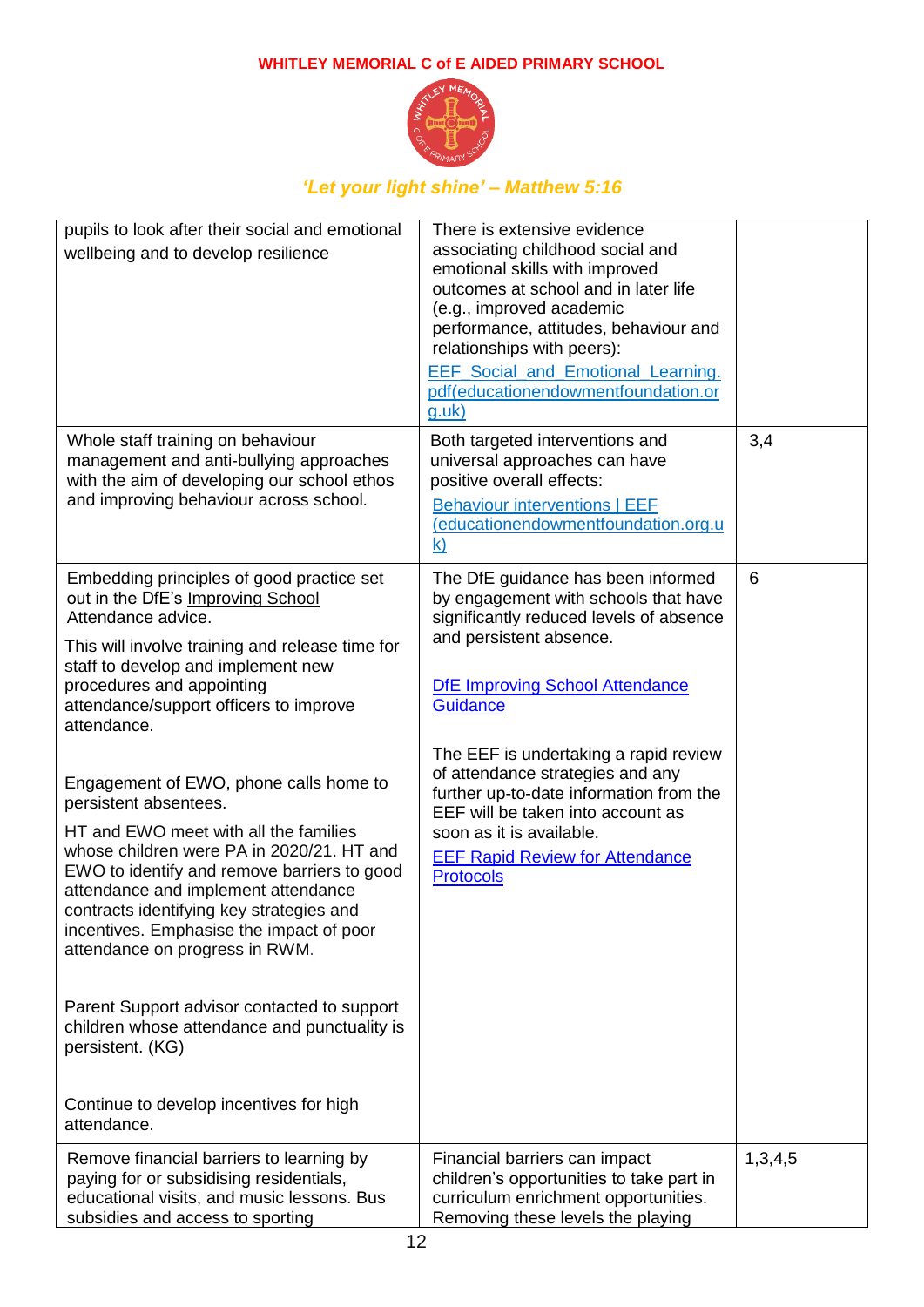

## *'Let your light shine' – Matthew 5:16*

| opportunities all children from disadvantaged<br>background equal access to opportunities.                                                                                                            | field for pupils from disadvantaged<br>backgrounds.<br><b>EEF Guide to Pupil Premium</b>                                                                                                                                                                      |     |
|-------------------------------------------------------------------------------------------------------------------------------------------------------------------------------------------------------|---------------------------------------------------------------------------------------------------------------------------------------------------------------------------------------------------------------------------------------------------------------|-----|
| Parental engagement- Parental Liaison<br>Officer- (KG).<br>Tapestry<br>Regular meeting with parents to inform them<br>about learning in school, such as the<br>phonics meetings and reading meetings. | Evidence suggest that engaging<br>parents in learning and having<br>communication with school has a<br>positive impact on children's<br>achievement in school.<br><b>EEF Parental Engagement</b><br><b>Working with Parents to Support</b><br><b>Children</b> | 3,6 |
| Contingency fund for acute issues.                                                                                                                                                                    | Based on our experiences and those<br>of similar schools to ours, we have<br>identified a need to set a small amount<br>of funding aside to respond quickly to<br>needs that have not yet been<br>identified.                                                 | All |

## **Total budgeted cost: £163,500**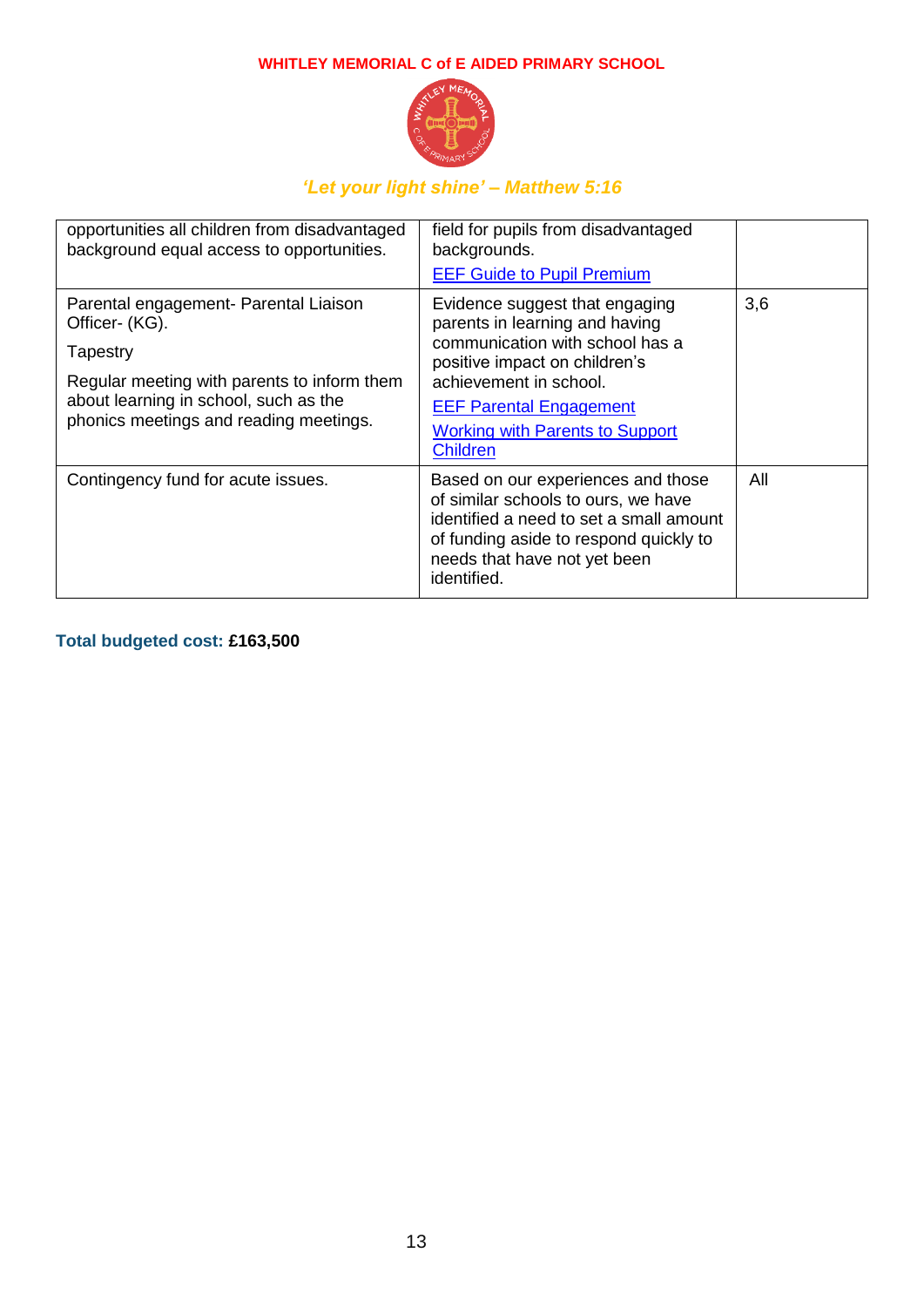

# *'Let your light shine' – Matthew 5:16*

#### **Part B: Review of outcomes in the previous academic year**

#### **Pupil premium strategy outcomes**

This details the impact that our pupil premium activity had on pupils in the 2020 to 2021 academic year.

Due to COVID-19, performance measures have not been published for 2020 to 2021, and 2020 to 2021 results will not be used to hold schools to account.

- Autumn 2021 Phonics check 67% (Y2)
- 67% of PP children passed the phonics check compared to 68% of Non-PP
- Whole staff training for The Write Stuff
- Whole staff training SCARF PSHE/RSE
- Thrive training for two Teaching assistants to deliver Thrive interventions.
- The PP gap for Reading was between -13% and -36 July 2021 across R-Y5
- The PP gap for Writing was between -10% and -47% July 2021 across R-Y5
- The PP gap for Maths was between -19% and -46% July 2021 across R-Y5
- Attendance for all pupils for 2020-2021 was 92.03%. Attendance for Pupil Premium pupils was 87.65% and non-PP was 95.52%.

Our assessment of the reasons for the 2020-21 outcomes suggests the impact of Covid-19 which disrupted the teaching and learning of pupils despite our remote learning strategy and the extensive support for this. As evidenced across the country, school closures were most detrimental to disadvantaged pupils and therefore to the majority of our school cohort. The impact of this was mitigated by our effects to provide a high quality remote curriculum and extensive support to pupils.

#### **Externally provided programmes**

| Programme                    | <b>Provider</b>                |
|------------------------------|--------------------------------|
| <b>The Write Stuff</b>       | www.thetrainingspace.co.uk     |
| <b>RWI</b>                   | www.ruthmiskin.com             |
| <b>Neli</b>                  | www.teachneli.org              |
| <b>Thrive</b>                | www.thriveapproach.com         |
| <b>TT Rockstars</b>          | www.ttrockstars.com            |
| <b>Launchpad to Literacy</b> | www.launchpadforliteracy.co.uk |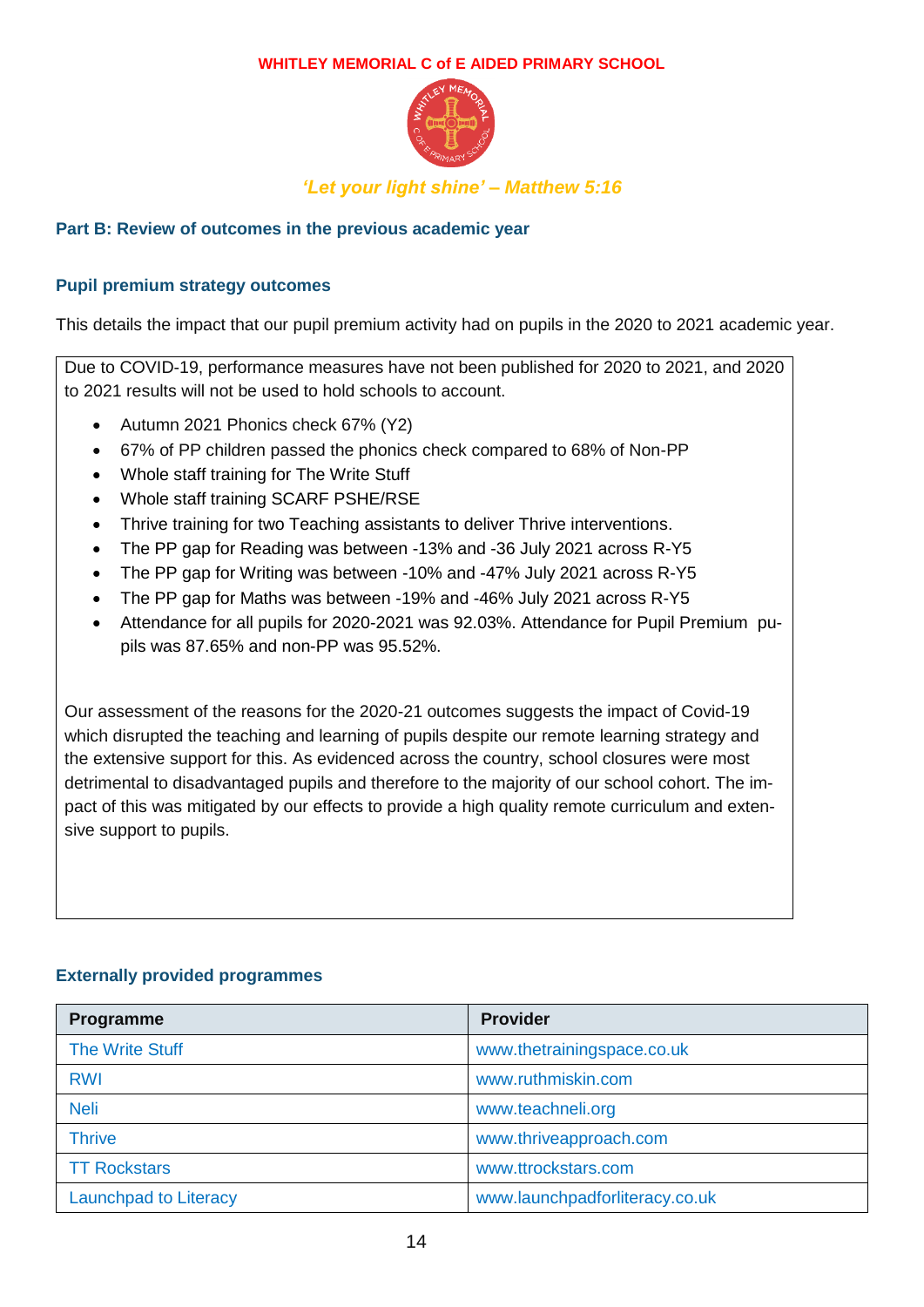

| SCARF | www.coramlifeeducation.org.uk/scarf/ |
|-------|--------------------------------------|
|-------|--------------------------------------|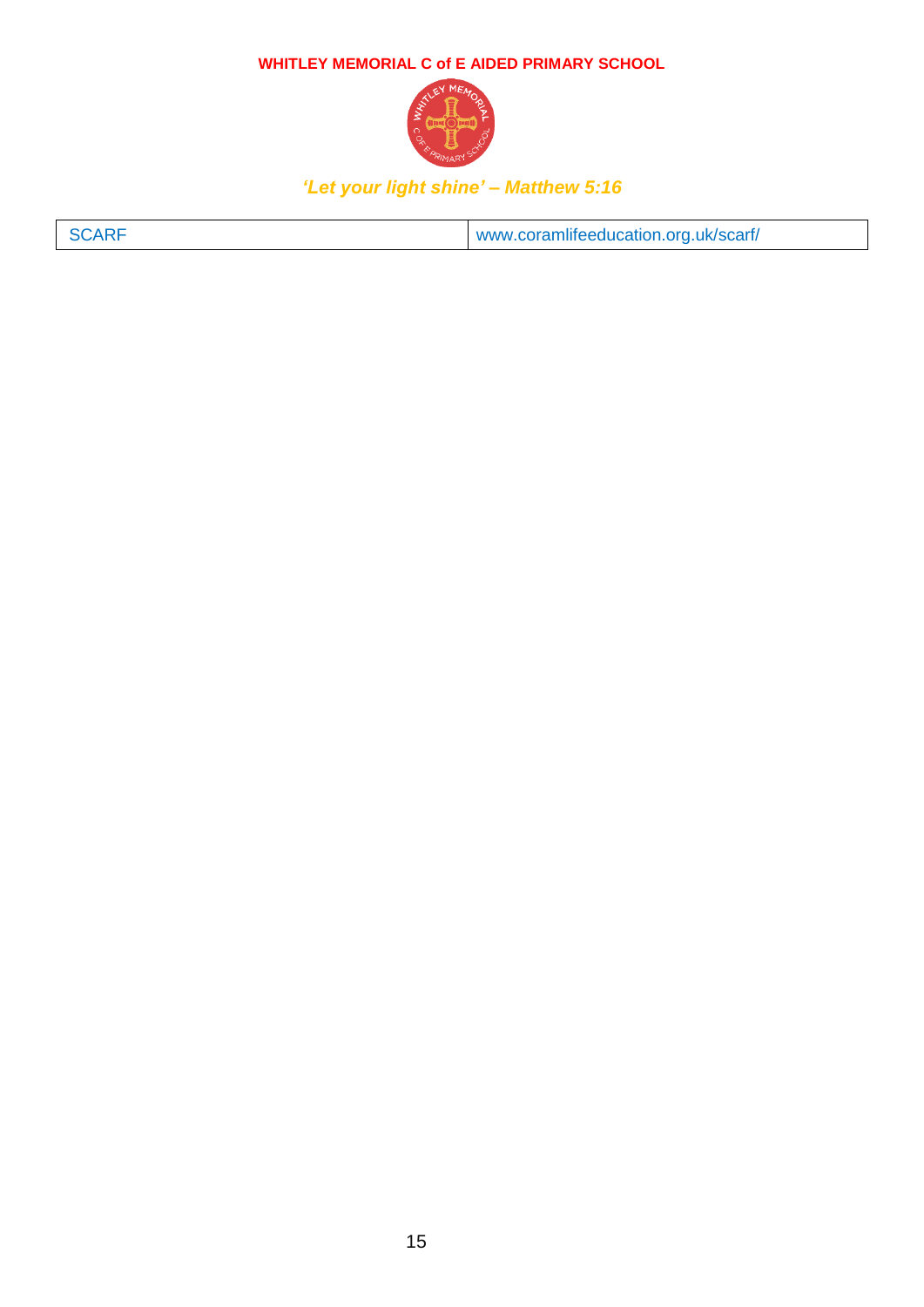

## **Further information (optional)**

## **Additional activity**

Our pupil premium strategy will be supplemented by additional activity that is not being funded by pupil premium or recovery premium. That will include:

- embedding more effective practice around feedback. [EEF evidence](https://educationendowmentfoundation.org.uk/education-evidence/teaching-learning-toolkit/feedback) demonstrates this has significant benefits for pupils, particularly disadvantaged pupils.
- utilising a [DfE grant to train a senior mental health lead.](https://www.gov.uk/guidance/senior-mental-health-lead-training) The training we have selected will focus on the training needs identified through the online tool: to develop our understanding of our pupils' needs, give pupils a voice in how we address wellbeing, and support more effective collaboration with parents.
- offering a range of high-quality extracurricular sporting and other activities to boost wellbeing, behaviour, attendance, and aspiration. Activities will focus on building life skills such as confidence, resilience, and socialising. Disadvantaged pupils will be encouraged and supported to participate.

### **Planning, implementation, and evaluation**

In planning our new pupil premium strategy, we evaluated why activity undertaken in previous years had not had the degree of impact that we had expected.

We triangulated evidence from multiple sources of data including assessments, engagement in class book scrutiny, feedback from parents, students and teachers in order to identify the challenges faced by disadvantaged pupils. We also used the EEF's families of schools' database to view the performance of disadvantaged pupils in schools similar to ours.

We utilised Northumberland County Council's Disadvantaged and Pupil Premium 3 day training course (Autumn 2021) to provide up to date training for the Head Teacher and the Pupil Premium Lead.

We utilised the support of the school SIP and Northumberland County Council PP School Improvement Lead in the planning, implementation and review of the impact of the strategy

We looked at a number of reports, studies and research papers about effective use of pupil premium, the impact of disadvantage on education outcomes and how to address challenges to learning presented by socio-economic disadvantage. We also looked at studies about the impact of the pandemic on disadvantaged pupils.

We used the EEF's implementation quidance to help us develop our strategy, particularly the 'explore' phase to help us diagnose specific pupil needs and work out which activities and approaches are likely to work in our school. We will continue to use it through the implementation of activities.